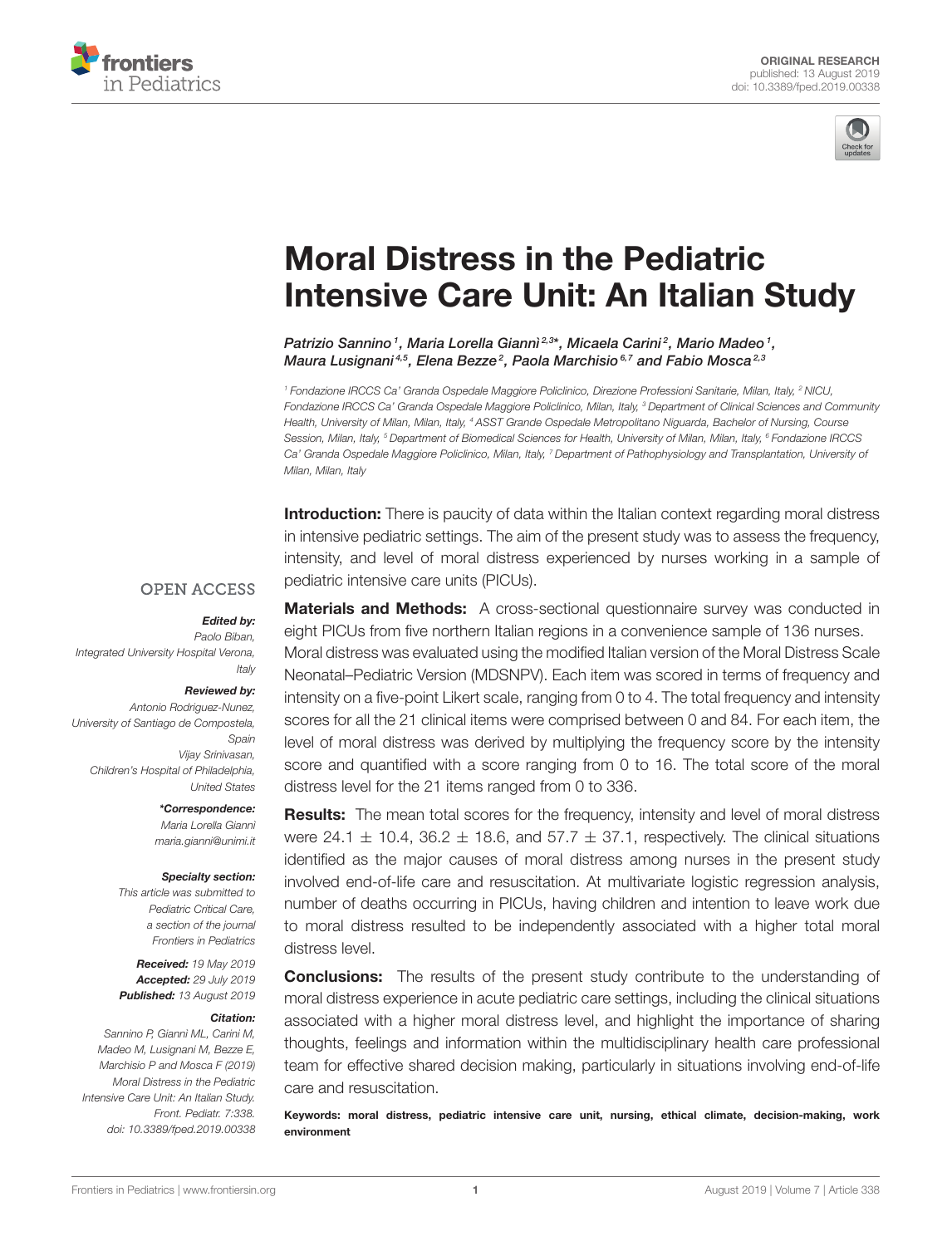# INTRODUCTION

The survival of critically ill children with complex and chronic diseases has significantly improved as a result of advances in pediatric critical care [\(1\)](#page-5-0). As a consequence, the percentage of survivors with major disabilities has increased [\(2\)](#page-5-1). Moreover, several other factors may contribute to the complexity of pediatric intensive care units (PICUs) care environments, such as working with an excessive workload and a high patient-operator ratio, the occurrence of poor communication and conflicting opinions within the healthcare team and between the health care team and the family [\(3](#page-5-2)[–5\)](#page-6-0).

Within this scenario, health care professionals encounter many ethical issues. The concept of moral distress was first defined by Jameton [\(6\)](#page-6-1) as "a painful psychological imbalance coming from the awareness of the operators about the appropriate choice that cannot be carried out owing to different obstacles impeding the execution." These obstacles include internal constraints, such as a sense of impotence and a lack of knowledge, as well as external constraints, such as limited communication among team members and between health care professionals and families, a lack of clear definition of roles and responsibilities among the team members, an excessive workload, a lack of agreement among the team members, and scarcity of resources [\(3–](#page-5-2)[8\)](#page-6-2). Moral distress leads to a variety of problems, including impaired physical and psychological well-being [\(5,](#page-6-0) [8,](#page-6-2) [9\)](#page-6-3). Moreover, job dissatisfaction, burnout and high job turnover have been reported in association with the avoidance of relationships with the patient and/or his/her family [\(9–](#page-6-3)[13\)](#page-6-4).

Most studies addressing the experience of moral distress among health care professionals have been performed in adult settings [\(14](#page-6-5)[–16\)](#page-6-6). However, the occurrence of moral distress has also been described in pediatric and neonatal settings [\(17–](#page-6-7)[21\)](#page-6-8). Within the Italian context, this topic has been addressed in neonatal intensive care units and oncology and hematology wards [\(17,](#page-6-7) [18\)](#page-6-9) but it has not been explored in the PICU environment. The study team has previously worked on this subject, reporting low to moderate moral distress among nurses who care for critically ill newborns [\(17\)](#page-6-7). Lazzarin et al. [\(18\)](#page-6-9) found moderate to high moral distress among nurses working in pediatric oncology and hematology wards.

The aim of the study was to assess the frequency, intensity and level of moral distress experienced by nurses working in PICUs. Furthermore, we aimed to evaluate the relationship between moral distress and the nurses' demographic characteristics and professional experience.

### MATERIALS AND METHODS

### Design and Setting

We conducted a cross-sectional questionnaire survey from June to October 2018 at eight PICUs from five northern Italian regions, thus addressing 57% of the 14 PICUs in Northern Italy.

Approval from the institutional review board was obtained. Informed consent was signed by all the study participants.

#### Sample

A convenience sample of nurses participated in the survey. The inclusion criteria were nurses working in the PICU. Exclusion criteria were temporary absence from the PICU due to parental leave.

# Data Collection Procedures

Participation in the study was anonymous and voluntary. After contacting the nursing coordinator, the principal researcher organized meetings with the PICU nurses to explain the aim of the study and the correct method for completing the questionnaire. The questionnaire was self-administered and paper -based. Its completion required 10–15 min. The questionnaires were collected 2 weeks after they were distributed.

### **Instruments**

Moral distress was evaluated using the modified Italian version of the Moral Distress Scale Neonatal–Pediatric Version (MDSNPV), which consists of 21 items that refer to morally distressing situations that nurses experience [\(13,](#page-6-4) [17,](#page-6-7) [22,](#page-6-10) [23\)](#page-6-11). The Questionnaire items are reported in **[Table 1](#page-2-0)**.

Each item was scored in terms of frequency (how often the situation is experienced) and intensity (the degree of the distress caused by the situation) on a five-point Likert scale ranging from 0 (never) to 4 (very frequently) for the frequency scale and from 0 (none) to 4 (great extent) for the intensity scale. The total frequency and intensity scores for the 21 clinical items were comprised between 0 and 84. For each item, the level of moral distress was derived by multiplying the frequency score by the intensity score and quantified with a score ranging from 0 to 16. The total score of the moral distress level for the 21 items ranged from 0 to 336. A mean score for frequency, intensity, and level of moral distress was then calculated by dividing the total scores obtained by 136, that is the number of nurses who completed the questionnaire. As previously reported [\(16\)](#page-6-6), the frequency and the intensity of moral distress for each item were then categorized on a Likert scale (0–4) as low (0–1.33), moderate (1.34–2.67), and high (2.68–4). The moral distress level was ranked as low (0–1.77), moderate (1.78–7.13), and high (7.14–16).

Data regarding demographic characteristics (age, gender, marital status, and education level) and professional experience (working shift, specialization and professional title, years in the PICU), PICUS characteristics (type of PICU, nurse staffing, nurse to patient ratio, number of beds, number of admissions and deaths during the year preceding the study) were also collected. The participants were also required to indicate whether they intended to leave their current position because of moral distress and/or because of other reasons.

### Analysis

Data are expressed as mean  $\pm$  standard deviation or number of observations (percentage).

The association between the mean moral distress level scored at each item and the investigated continuous variables (age, length of nursing experience, and length of nursing experience in the PICU) was assessed using the non-parametric bivariate correlation (Spearman test).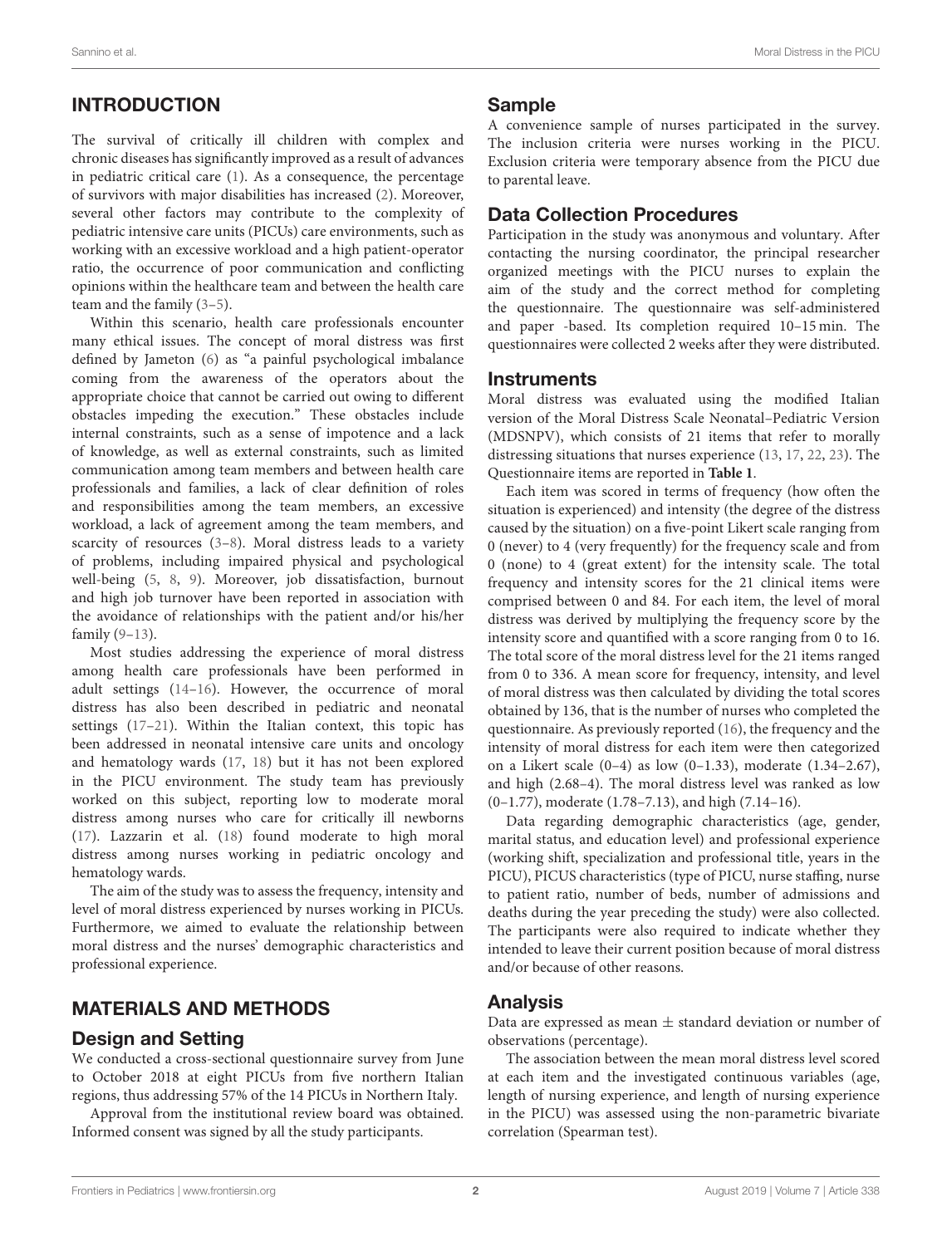#### <span id="page-2-0"></span>TABLE 1 | Questionnaire items.

| Items |                                                                                                                                                                             |
|-------|-----------------------------------------------------------------------------------------------------------------------------------------------------------------------------|
| 1     | Provide less than optimal care due to administrative pressures to<br>reduce costs (due to the excessive cost you choose a less expensive<br>alternative to the optimal one) |
| 2     | Provide care that gives parents false hopes (e.g., telling of events that<br>occurred in similar situations that could give parents false hopes)                            |
| З     | Follow the family's wishes to continue life support even though I<br>believe it is not in the best interest of the child                                                    |
| 4     | Initiate extensive life-saving actions when I think they only prolong<br>dying                                                                                              |
| 5     | Follow the family's request not to talk to the dying child about death                                                                                                      |
| 6     | Carry out the physician's orders to perform tests and treatments that I<br>consider unnecessary                                                                             |
| 7     | Continue to provide care for a hopelessly ill child who is being<br>sustained on a ventilator when no one will make the decision to<br>withdraw support                     |
| 8     | Avoid taking measures when I learn that a fellow nurse or doctor has<br>made a mistake and has not reported it                                                              |
| 9     | Assist a physician who in my opinion is providing incompetent care                                                                                                          |
| 10    | Take care of patients for whom I do not feel qualified                                                                                                                      |
| 11    | Assisting students in performing painful procedures on children in<br>order to improve their skills                                                                         |
| 12    | Provide a treatment that does not relieve the child's suffering due to<br>the doctor's fear that a higher dose of drug will cause death                                     |
| 13    | Follow the doctor's request not to discuss the child's prognosis with<br>the parents                                                                                        |
| 14    | Increase the dose of sedative/opiate in the unconscious child when I<br>think it will accelerate death                                                                      |
| 15    | Do not take action on ethical issues when some staff member or<br>someone in an authority position asks me not to do so                                                     |
| 16    | Follow the family's desire for child care, but disagree with them, and<br>do so just because of legal concerns                                                              |
| 17    | Work with nurses or other care providers whom I do not consider<br>competent                                                                                                |
| 18    | Witness diminished patient care quality due to poor team<br>communication                                                                                                   |
| 19    | Ignore situations where parents have not been given adequate<br>information to ensure informed consent                                                                      |
| 20    | Detecting the suffering of the child due to a lack of continuity of care                                                                                                    |
| 21    | Work with staffing levels of nurses or other care providers that I<br>consider unsafe                                                                                       |

The mean moral distress level scored at each item was compared among females vs. males; married vs. single/divorced, having children vs. not having children, working on 24 h shifts vs. other types of shifts, intending to leave the job due to moral distress vs. not intending to leave using the Mann-Whitney U-test.

A multivariate logistic linear regression analysis was then conducted in order to identify which parameters (demographic characteristics, professional experience, intention to leave work due to moral distress, PICUs characteristics in terms of number of admissions, number of deaths, number of beds, and nurse-child ratio) were independently associated with the total score of moral distress level.

<span id="page-2-1"></span>TABLE 2 | Basic characteristics of the participants.

|                                           | <b>Characteristics</b>                                                                                  | N(%          |  |  |
|-------------------------------------------|---------------------------------------------------------------------------------------------------------|--------------|--|--|
| Gender                                    | Female                                                                                                  | 110 (80.9)   |  |  |
|                                           | Male                                                                                                    | 26 (19.1)    |  |  |
| Marital status Single                     |                                                                                                         | 38 (28)      |  |  |
|                                           | Divorced                                                                                                | 15(11)       |  |  |
|                                           | Married                                                                                                 | 83 (61)      |  |  |
| Having children                           | 68 (50)                                                                                                 |              |  |  |
|                                           | Working shift Days (defined as a work schedule during the<br>daytime, either including or not weekends) | 20(14.7)     |  |  |
|                                           | Rotating                                                                                                | 116(85.3)    |  |  |
| Specialization (master/master's degree)   | 23 (17.2)                                                                                               |              |  |  |
| Registered nurse                          | 95 (69.8)                                                                                               |              |  |  |
| Pediatric nurse                           |                                                                                                         | 41 (30.2)    |  |  |
|                                           | Nurses with the intention to leave work due to moral distress                                           | 34 (25%)     |  |  |
|                                           | Nurses with the intention to leave work due to other reasons                                            |              |  |  |
|                                           |                                                                                                         | Means $+$ SD |  |  |
| Age (y)                                   |                                                                                                         | $38 + 8.6$   |  |  |
| Professional experience (y)               | $14 + 9.1$                                                                                              |              |  |  |
| Professional experience in the PICU $(y)$ | $10 + 7.7$                                                                                              |              |  |  |

Statistical significance was set at the  $\alpha = 0.05$  level. The statistical analyses were performed using SPSS (version 12, SPSS, Inc., Chicago, IL).

# RESULTS

A total of 230 questionnaires were distributed, and 136 (59.1%) were returned. The majority of the participants were female and married, and one out of two had children. The participants' basic characteristics are shown in **[Table 2](#page-2-1)**. PICUs' characteristics, including the number of respondents in each NICU, are shown in **[Table 3](#page-3-0)**.

## Frequency, Intensity, and Level of Moral **Distress**

The mean total scores for the frequency, intensity and level of moral distress were 24.1  $\pm$  10.4, 36.2  $\pm$  18.6, and 57.7  $\pm$  37.1, respectively. The five clinical situations that scored the top mean values for frequency, intensity and level of moral distress are shown in **[Table 4](#page-3-1)**.

Among the clinical situations that were indicated as causing a high frequency of moral distress, "Working with nurses or other care providers whom I do not consider competent and who will put the patient's safety at risk" received the highest score (2.03). The clinical situation "Continue to participate in care for a hopelessly ill child who is being sustained on a ventilator when no one will make the decision to withdraw support" received the highest scores for both the intensity (2.43) and level (5.84) of moral distress.

In **[Table 5](#page-4-0)** the percentage of subjects who scored  $\geq$  3 for moral distress frequency and intensity and ≥8 for moral distress level at each item is reported. A negative weak correlation was found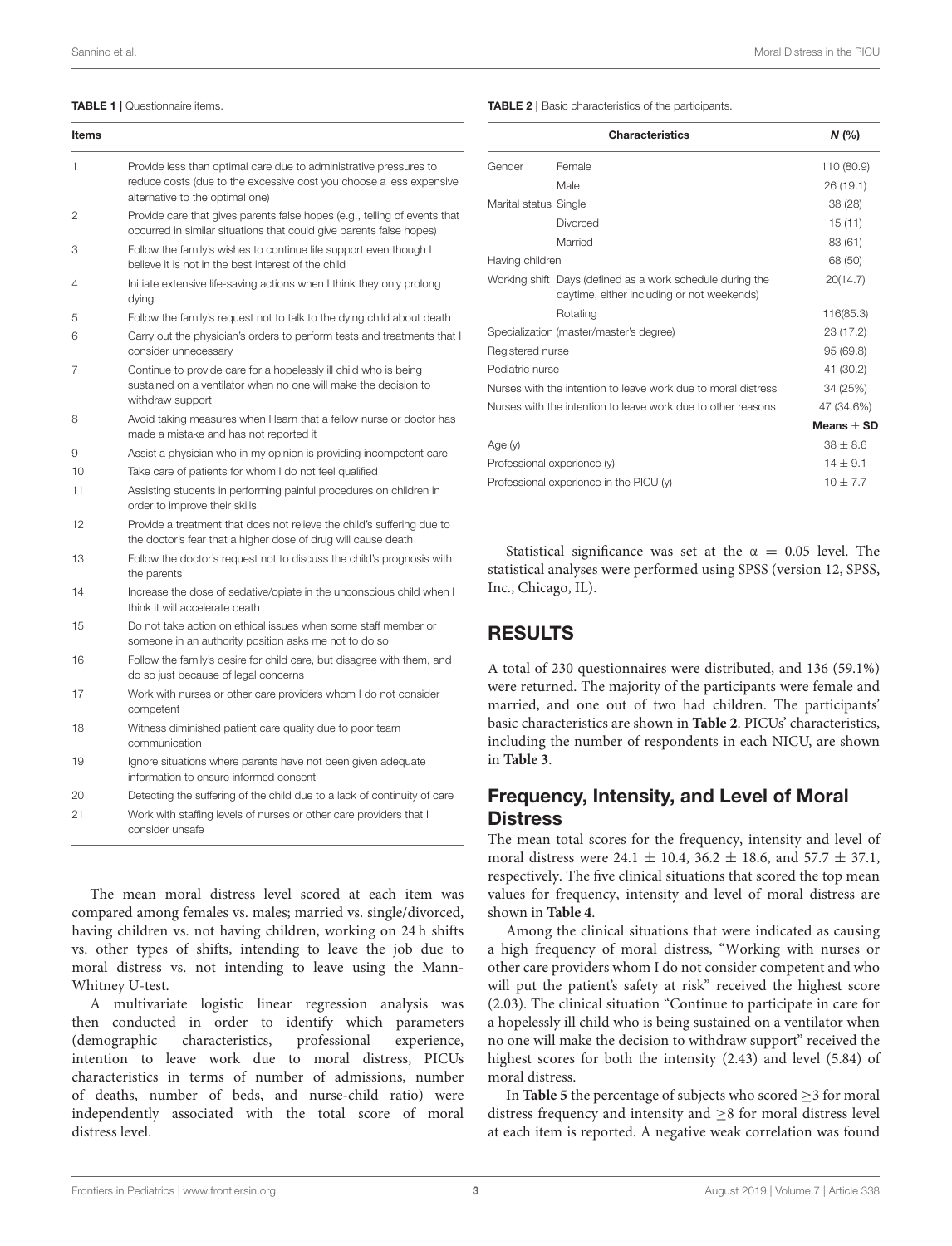#### <span id="page-3-0"></span>TABLE 3 | Enrolled PICUs' characteristics.

|                   | <b>Nurse</b><br>staffing (n) | <b>Respondents</b><br>to survey $n$ (%) | PICUs beds (n) | Nurse-Child<br>ratio | <b>Type of PICU</b>                            | Annual<br>admissions (n) | Annual<br>deaths $(n)$ |
|-------------------|------------------------------|-----------------------------------------|----------------|----------------------|------------------------------------------------|--------------------------|------------------------|
| PICU <sub>1</sub> | 33                           | 17(51)                                  | $\overline{2}$ | 1:3                  | Medical and surgical                           | 110                      |                        |
| PICU <sub>2</sub> | 14                           | 12 (86)                                 | 5              | 1:2                  | Medical and surgical                           | 440                      | 3                      |
| PICU <sub>3</sub> | 23                           | 11(48)                                  | 8              | 1:3                  | Medical and surgical                           | 480                      | 20                     |
| PICU 4            | 21                           | 20(95)                                  | 6              | 1:2                  | Medical and surgical                           | 323                      | 3                      |
| PICU <sub>5</sub> | 55                           | 21(38)                                  | 16             | 1:2                  | Medical and surgical including cardiac surgery | 1,000                    | 10                     |
| PICU <sub>6</sub> | 25                           | 20(80)                                  | 8              | 1:2                  | Cardiac intensive care unit                    | 500                      | 3                      |
| PICU <sub>7</sub> | 42                           | 24(57)                                  | 16             | 1:2                  | Medical and surgical including cardiac surgery | 600                      | 30                     |
| PICU <sub>8</sub> | 23                           | 11(48)                                  | 6              | 1:2                  | Medical and surgical including cardiac surgery | 450                      | 25                     |

<span id="page-3-1"></span>TABLE 4 | Frequency, intensity, and level of moral distress according to each reported clinical situation.

| Rank | Item                                                                                                                                              | $Mean + SD$     |
|------|---------------------------------------------------------------------------------------------------------------------------------------------------|-----------------|
|      | TOP FIVE ITEMS-FREQUENCY (F) OF MORAL DISTRESS                                                                                                    |                 |
|      | Work with staffing levels of nurses or other care providers that I consider unsafe                                                                | $2.03 \pm 1.48$ |
| 2    | Continue to provide care for a hopelessly ill child who is being sustained on a ventilator when no one will make the decision to withdraw support | $1.94 \pm 1.23$ |
| 3    | Initiate extensive life-saving actions when I think they only prolong dying                                                                       | $1.84 + 1.12$   |
| 4    | Follow the family's wishes to continue life support, even though it is not in the child's best interest                                           | $1.66 \pm 0.98$ |
| 5    | Carry out the physician's orders to perform tests and treatments that I consider unnecessary                                                      | $1.46 \pm 1.03$ |
|      | TOP FIVE ITEMS-INTENSITY (I) OF MORAL DISTRESS                                                                                                    |                 |
|      | Continue to provide care for a hopelessly ill child who is being sustained on a ventilator when no one will make the decision to withdraw support | $2.43 \pm 1.32$ |
| 2    | Initiate extensive life-saving actions when I think they only prolong dying                                                                       | $2.38 \pm 1.26$ |
| 3    | Follow the family's wishes to continue life support even though I believe it is not in the best interest of the child                             | $2.18 \pm 1.20$ |
| 4    | Assist a physician who in my opinion is providing incompetent care                                                                                | $2.10 \pm 1.28$ |
| 5    | Witness diminished patient care quality due to poor team communication                                                                            | $2.0 \pm 1.32$  |
|      | TOP 5 ITEMS-LEVEL OF MORAL DISTRESS                                                                                                               |                 |
|      | Continue to provide care for a hopelessly ill child who is being sustained on a ventilator when no one will make the decision to withdraw support | $5.84 \pm 5.2$  |
| 2    | Initiate extensive life-saving actions when I think they only prolong dying                                                                       | $5.29 \pm 4.88$ |
| 3    | Follow the family's wishes to continue life support even though I believe it is not in the best interest of the child                             | $4.26 \pm 3.69$ |
| 4    | Witness diminished patient care quality due to poor team communication                                                                            | $3.64 \pm 3.89$ |
| 5    | Work with staffing levels of nurses or other care providers that I consider unsafe                                                                | $3.58 \pm 4.08$ |

between age, length of nursing experience, length of nursing experience in the PICU and level of moral distress for item 10 "Take care of patients for whom I do not feel qualified" ( $r =$  $-0.25, p = 0.002; r = -0.25, p = 0.003; r = -0.30, p < 0.0001,$ respectively) and item 11 "Witness medical students performing painful procedures on patients solely to increase their skill" ( $r =$  $-0.21, p = 0.012; r = -0.18, p = 0.03; r = -0.21, p = 0.01,$ respectively). Females reported higher level of moral distress than males for item 8 "Avoid taking measures when I learn that a fellow nurse or doctor has made a mistake and has not reported it" (2.6  $\pm$  3.0 vs. 1.1  $\pm$  1.87,  $p = 0.016$ ), item 10 "Take care of patients for whom I do not feel qualified" (3.5  $\pm$  5.2 vs. 1.6  $\pm$  2.8,  $p = 0.005$ ) and item 11 "Witness medical students performing painful procedures on patients solely to increase their skill" (2.6  $\pm$ 2.9 vs.  $1.2 \pm 1.7$ ,  $p = 0.25$ ). Nurses with children reported higher level of moral distress than nurses without children for item 2 "Provide care that gives parents false hopes" (3.4  $\pm$  3.3 vs. 2.5  $\pm$ 3.35,  $p = 0.03$ ). Nurses who stated they intended to leave their work due to moral distress reported higher moral distress level for item 1 "Provide less than optimal care due to administrative pressures to reduce costs" (3.6  $\pm$  4.2 vs. 1.7  $\pm$  2.3,  $p = 0.011$ ) and item 2 "Provide care that gives parents false hopes"  $(4.2 \pm 4.1 \text{ vs.})$  $2.5 \pm 3.0$ ,  $p = 0.011$ ). No significant association was found with marital status and working shifts.

At multivariate logistic regression analysis, number of deaths occurring in PICUs, having children and intention to leave work due to moral distress resulted to be independently associated with a higher total moral distress score (**[Table 6](#page-5-3)**).

### **DISCUSSION**

The present findings indicate that the enrolled nurses working in pediatric intensive care exhibited a low-moderate moral distress assessed through the MDSNPV tool, as indicated by the top five scores reported for the frequency (values ranging from 1.46 to 2.03), intensity (values ranging from 2 to 2.43), and level of moral distress (values ranging from 3.58 to 5.84). It can be hypothesized that, in the investigated PICUs, nurses and physicians might have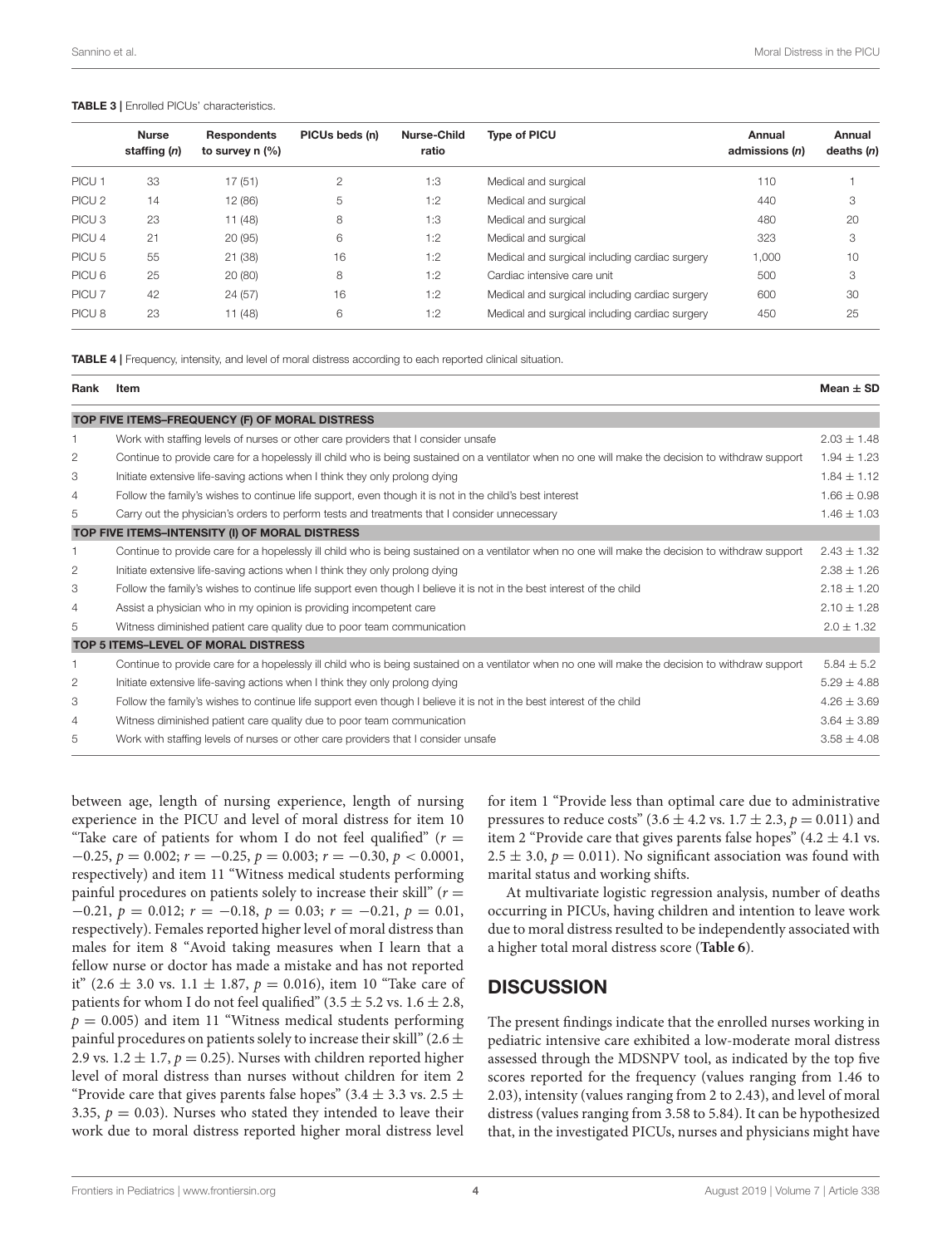<span id="page-4-0"></span>

| <b>TABLE 5</b>   Percentage of subjects who scored $\geq$ 3 for moral distress frequency |
|------------------------------------------------------------------------------------------|
| and intensity and $\geq$ 8 for moral distress level at each questionnaire item.          |

| Item     | Frequency Intensity Level Item |    |                  |          | Frequency Intensity Level |    |                |
|----------|--------------------------------|----|------------------|----------|---------------------------|----|----------------|
| $N = 1$  | 12                             | 25 | 8                | $N = 12$ | 9                         | 36 | 10             |
| $N = 2$  | 9                              | 27 | $\Omega$         | $N = 13$ | 4                         | 25 | $\overline{2}$ |
| $N = 3$  | 16                             | 39 | 21               | $N = 14$ | 1                         | 15 | 1              |
| $N = 4$  | 25                             | 46 | 29               | $N = 15$ | 4                         | 24 | 4              |
| $N = 5$  | 4                              | 20 | 3                | $N = 16$ | 3                         | 16 | 3              |
| $N = 6$  | 15                             | 26 | 16               | $N = 17$ | 13                        | 37 | 15             |
| $N = 7$  | 31                             | 54 | 32               | $N = 18$ | 11                        | 37 | 16             |
| $N = 8$  | 4                              | 34 | $\overline{7}$   | $N = 19$ | 4                         | 24 | 5              |
| $N = 9$  | 11                             | 42 | 12 <sup>12</sup> | $N = 20$ | 3                         | 32 | 8              |
| $N = 10$ | 7                              | 34 | 13               | $N = 21$ | 14                        | 41 | 16             |
| $N = 11$ | 10                             | 29 | 10               |          |                           |    |                |

implemented strategies to alleviate moral distress and promote nurses' work engagement [\(16,](#page-6-6) [18,](#page-6-9) [20\)](#page-6-12), which have led to a good ethical climate. Indeed, Lamian et al. [\(24\)](#page-6-13) described that high levels of moral distress are associated with poor ethical climate of PICU environments and low levels of collaboration between nurses and physicians.

Trotochaud et al. [\(25\)](#page-6-14) conducted a survey on moral distress experience in a PICUs, including a sample of 577 nurses. The authors found that the interviewed nurses experienced an average level of moral distress consistent with that obtained in the present study, with values ranging from 4.09 to 5.37. Moral distress experience was investigated by Sannino et al. [\(17\)](#page-6-7) in 15 level III neonatal intensive care units and a sample of 472 nurses. The top five situations reported by the authors were similar to those found by Trotochaud et al. [\(25\)](#page-6-14), with moral distress level scores ranging from 4.49 to 5.73.

Consistent with data previously reported in the literature [\(20,](#page-6-12) [25](#page-6-14)[–27\)](#page-6-15), the situations identified as the major causes of moral distress among nurses in the present study involved end-oflife care and resuscitation (items 3, 4, 7). Accordingly, Austin et al. [\(28\)](#page-6-16) reported that moral distress in nurses arises from the conflict between the need to follow physicians' prescriptions aimed at caring for and trying to save the child's life and the struggle to guarantee a dignified death to the patient. Moreover, it has been reported that during end-of-life assistance, nurses seem to perceive themselves as performers and feel less involved in the process of caring for the child and his/her family [\(10,](#page-6-17) [20,](#page-6-12) [29\)](#page-6-18).

In line with previous published data [\(30,](#page-6-19) [31\)](#page-6-20), in the present study females experienced a significantly higher level of moral distress than males with regard to items of the questionnaire focusing on team communication (item 8, 11) and nurses' competency in taking care of patients (item 10). This finding can be partially explained by the fact that women tend to experience more emotionally sensitive situations, and, as a result, their level of distress may increase. However, it has to be taken into account that nursing is largely a female profession [\(32,](#page-6-21) [33\)](#page-6-22).

In this study, a negative moderate correlation was found between age, length of nursing experience, length of nursing

experience in the PICU and level of moral distress for the items "Take care of patients for whom I do not feel qualified to care" and "Witness medical students performing painful procedures on patients solely to increase their skill." This result suggests that being young and having less nursing experience may be associated with higher moral distress levels, at least in some clinical situations. Accordingly, Abou Hashish et al.  $(34)$  reported that younger nurses  $( $30$  years)$ and those with <5 years of nursing experience were more likely to exhibit turnover intention than older nurses (>30 years) with >5 years of nursing experience. The authors suggested that these results may be partially explained by the association of shift work with a high workload and economic dissatisfaction [\(34\)](#page-6-23).

In the present study, intention to leave the current job was independently associated with a higher level of moral distress. The experience of a high level of moral distress is widely recognized as a significant contributor to job dissatisfaction, leading to the intention of work leaving [\(26,](#page-6-24) [27\)](#page-6-15). Accordingly, Trotochaud et al. [\(25\)](#page-6-14) reported that 10.3% of the enrolled nurses wanted to leave their job position due to moral distress. Whitehead et al. [\(27\)](#page-6-15) found that nurses who were considering leaving their job had a higher moral distress score than those who were not considering leaving. Abdomaleki et al. [\(35\)](#page-6-25), who conducted a survey in emergency departments, reported that, when nurses experience stress, they are more likely to quit their jobs until they are pushed to give up nursing. The number of deaths occurring in PICs was also positively associated with an increased moral distress level. Indeed, the high mortality that characterizes the PICUs clinical setting, especially if associated with an extended illness with multiple hospitalization, may contribute to moral distress occurrence [\(8\)](#page-6-2). Moreover, it has to be considered that nurses working in PICUs have to face not only the patient's death but also the grief of the family members [\(4\)](#page-6-26). In the Italian context, Lazzarin et al. [\(18\)](#page-6-9) reported that 13.7% of the investigated sample left their work position by moving to another ward or hospital because of moral distress, and these nurses experienced a mean total score of moral distress level 60.88 points higher than that of nurses who did not abandoned their position (282.09 vs. 221.21, respectively). Moreover, one out of 4 of the nurses enrolled in the present study stated that they intended to leave their jobs due to moral distress. This result could be partially explained by the specific characteristics of the clinical setting of the study. Nurses working in PICUs care not only for the child's needs but also of those of the child's family, who may have conflicting ideas about the therapeutic path adopted by nurses [\(7,](#page-6-27) [8\)](#page-6-2). Accordingly, specifically in regard to the pediatric patient, accepting the family's wishes to provide continuous life support when nurses think doing so is not in the child's best interest has been reported as one of the major causes of moral distress [\(36\)](#page-6-28). Santos et al. [\(36\)](#page-6-28) describe the decision-making process in pediatric care as "complex because it involves intermediaries or proxies - parents or guardians," underlining that the convergence of beliefs and values between the team, family and child may not be always obtained.

Team members within the PICU environment need to be encouraged and supported through organizational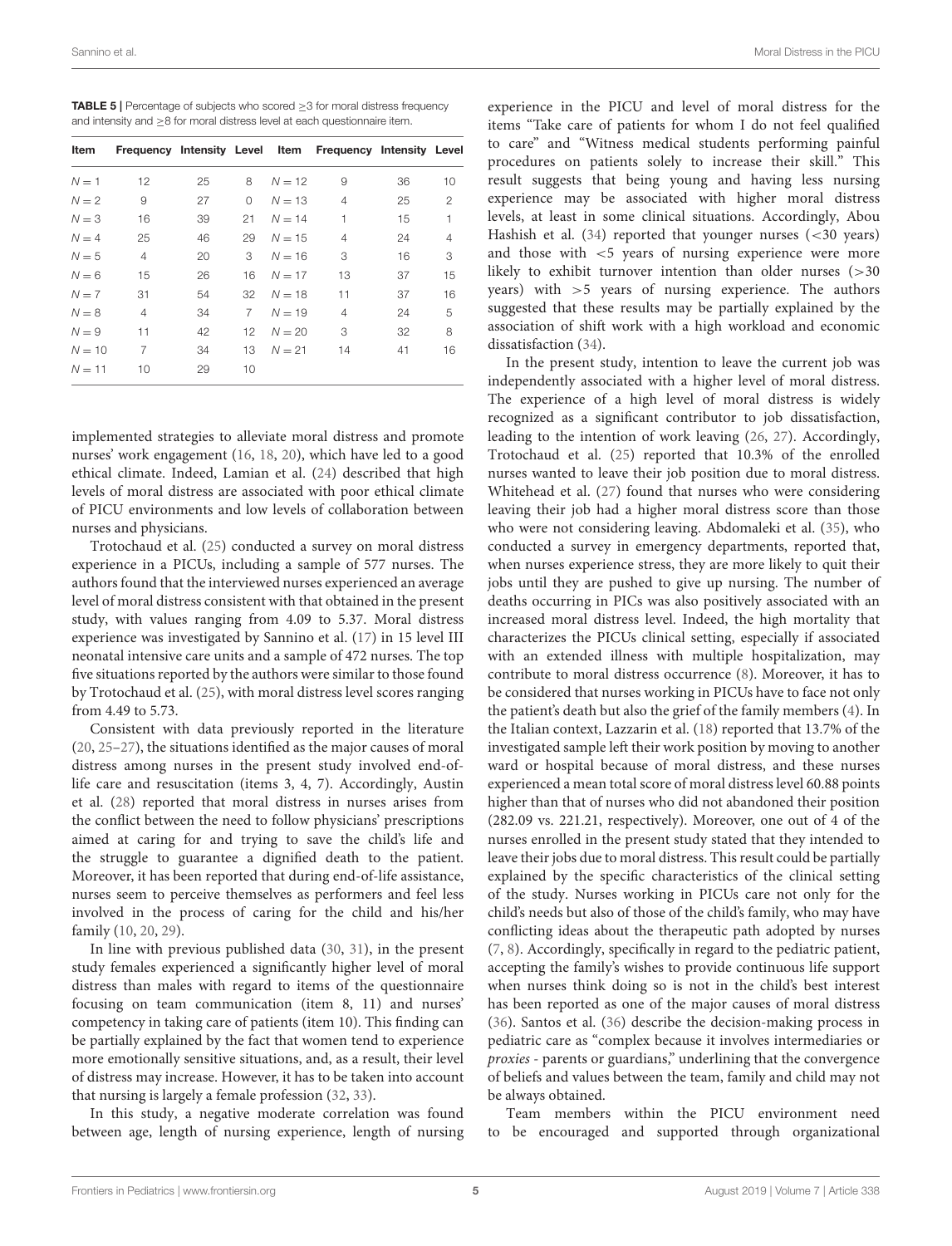|                                                            | Unstandardized beta | CI 95%          | p     |
|------------------------------------------------------------|---------------------|-----------------|-------|
| Hospital admissions $(n)$                                  | 0.004               | $-0.04; 0.05$   | 0.8   |
| Hospital beds $(n)$                                        | $-0.16$             | $-0.88; 0.55$   | 0.6   |
| Nurse staffing $(n)$                                       | 0.16                | $-0.61; 0.95$   | 0.6   |
| Nurse-child ratio (1:3 vs. 1:2)                            | 0.24                | $-19.5; 20.08$  | 0.9   |
| Deaths $(n)$                                               | 0.85                | 0.21; 1.48      | 0.009 |
| Gender (female vs. male)                                   | 6.08                | $-9.95; 22.11$  | 0.4   |
| Age (years)                                                | $-1.42$             | $-3.19; 0.34$   | 0.1   |
| Working shift (day vs. rotating)                           | 5.76                | $-12.96; 24.50$ | 0.5   |
| Having children (yes vs. no)                               | 15.4                | 0.09; 30.75     | 0.049 |
| Marital status (single or divorced vs. married)            | 12.12               | $-1.86; 26.11$  | 0.08  |
| Specialization (yes vs. no)                                | 6.62                | $-10.50, 23.74$ | 0.4   |
| Professional experience (years)                            | 0.35                | $-1.45; 2.15$   | 0.7   |
| Professional experience in PICU (years)                    | 0.47                | $-0.76; 1.72$   | 0.4   |
| Intention to leave work due to moral distress (yes vs. no) | 19.8                | 6.03; 33.60     | 0.005 |

<span id="page-5-3"></span>TABLE 6 | Association among demographic characteristics, professional experience, intention to leave work due to moral distress, PICUs characteristics and total score of moral distress level (multivariate logistic regression analysis).

issues to overcome fears and avoid intemperate personal attitudes when faced with situations that they consider unethical and contrary to their perception of what is right or wrong [\(36\)](#page-6-28). Davidson et al. [\(37\)](#page-6-29) reported that meetings between the team and the family improve communication and parent satisfaction and reduce the conflicts that may arise from the different perspectives regarding to the therapeutic path to be taken. Good communication among the family and the health care team improves reflection and information sharing to promote effective and shared decisions [\(37,](#page-6-29) [38\)](#page-6-30).

The study presents some limitations. First, the data collected relate only to 59.1% of the nurses who were invited to complete the survey, and consequently, these results are not applicable to the entire population. Second, several PICU' characteristics, such as the percentage of withdrawal of therapies and the number of conflicts experienced in the year preceding the study have not been collected. Moreover, the administration to the enrolled nurses of the question regarding the intention to leave their current position due to moral distress may represent an additional potential bias whereas, on the other hand, no investigation about other potential causes of moral distress in nurses' professional and personal lives has been performed. Lastly, the potential bias caused to the enrolled nurses by the principal researcher during initial explanation of the aim of the study and the potential for contamination if nurses conferred with others during the 2 weeks of finishing up the survey have not been taken into account in the data analysis.

### **REFERENCES**

<span id="page-5-0"></span>1. Namachivayam P, Shann F, Shekerdemian L, Taylor A, Van Stolen I, Delzoppo C, et al. Three decades of pediatric intensive care: who was admitted, what happened in intensive care, and what happened afterward. Pediatr Crit Care Med. (2010) 11:549–55. doi: [10.1097/PCC.0b013e3181ce7427](https://doi.org/10.1097/PCC.0b013e3181ce7427)

The results of the present study contribute to the understanding of moral distress experience in acute pediatric care settings, including the clinical situations associated with a higher moral distress level, and highlight the importance of sharing thoughts, feelings and information within the multidisciplinary health care professional team for effective shared decision making, particularly in situations involving end-of-life care and resuscitation. Further larger additional studies are needed in order to implement tailored strategies aimed at reducing the burden for reducing the burden of moral distress in acute pediatric care settings.

#### DATA AVAILABILITY

The datasets generated for this study are available on request to the corresponding author.

### AUTHOR CONTRIBUTIONS

PS and MG conceived and designed the study, and wrote the article. MC, MM, and EB collected the data and were responsible for database management. ML, PM, and FM contributed to the discussion of the results and provided suggestions concerning the content and concept of the article.

### FUNDING

This study has not received any external funding.

- <span id="page-5-1"></span>2. Mekechuk J. Moral distress in the pediatric intensive care unit: the impact on pediatric nurses. Int J Health Care Qual Assur Inc Leadersh Health Serv[. \(2006\) 19:i–vi. doi: 10.1108/13660750610](https://doi.org/10.1108/13660750610683215) 683215
- <span id="page-5-2"></span>3. Garros D. Moral distress in the everyday life of an intensivist. Front Pediatr. (2016) 4:91. doi: [10.3389/fped.2016.00091](https://doi.org/10.3389/fped.2016.00091)